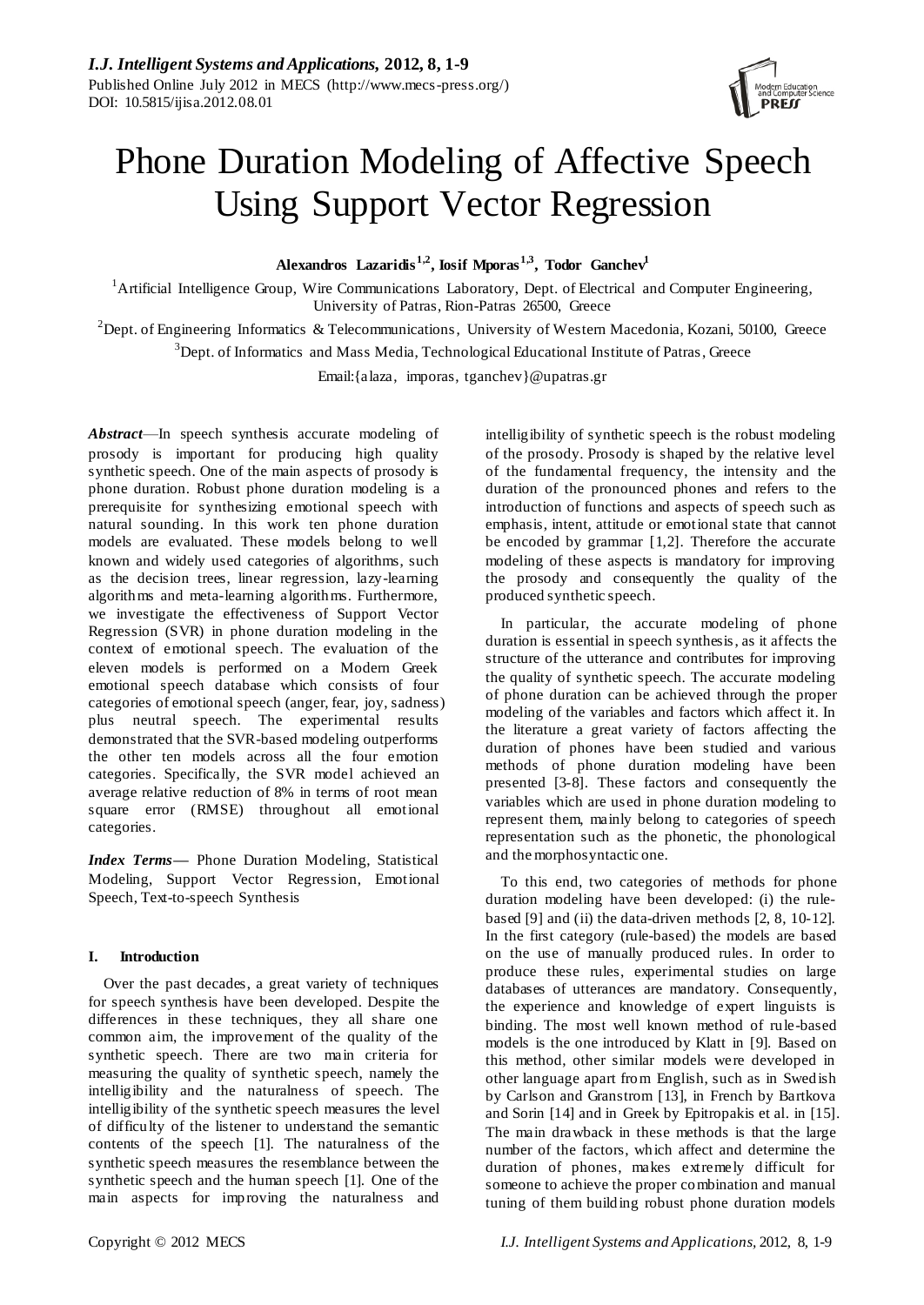[16]. Consequently, long-term devotion to this task becomes obligatory, and sometimes not even adequate, in order to collect all the appropriate rules [17]. These aspects of rule-based modeling restricted their application to controlled and constrained experiments involving a limited number of contextual factors.

On the other hand, data-driven methods, which were developed after the emergence of large databases [18], are based on statistical methods and Artificial Neural Network (ANN) techniques. These approaches exploit large databases in order to automatically extract the phonetic rules and consequently produce phone duration models. In this way, the problem of manual rules extraction mentioned earlier, is overcome, leading to a more efficient use of the expert linguists' efforts and experience. Some of the most widely used statistical approaches, which have been introduced in data-driven phone duration modeling over the last decades, are the Linear Regression (LR)-based technique [19], sums-of-products (SOP) [8] and decisions tree-based models [2]. Moreover, Artificial Neural Networks (ANN) techniques [10], Bayesian models [11] and instance-based algorithms [12] have also been introduced on this task.

Over the last years, the interest in emotional/affective speech synthesis is increasing continuously. Emotional speech synthesis mainly has been following the developments in the field of speech synthesis of neutral speech. Murray and Arnott in [20] and Burkhardt and Sendlmeier in [21] developed emotional speech synthesizers based on formant synthesis techniques, diphone concatenation approach was used in [22,23], while unit selection corpus based methods were implemented in [24,25]. In all these attempts prosody models are implemented in TTS systems in order to synthesize certain categories of emotional speech or produce more expressive speech [26-28]. Despite the progress in the recent years, we deem that further research investigation on the aspects related to phone duration modeling, and particularly in the context of emotional speech, has the potential to improve the quality of synthetic emotional speech.

In the present work, we offer a comparative evaluation of ten phone duration modeling techniques in the context of emotional speech. These algorithms have been used successfully on the task of phone and syllable duration modeling and belong to four categories of algorithms, (i) decision trees (DT) [29-31], (ii) lazylearning algorithms [32,33], (iii) meta-learning algorithms [34,35] and (iv) linear regression (LR) [36]. Furthermore, we introduce, the support vector regression (SVR)–based phone duration modeling, in the context of emotional speech, and compare with the abovementioned traditional methods.

The remaining of this article is organized as follows. In Section 2, we present the support vector regression algorithm. In Section 3, we outline the emotional speech database and the feature set used in the present

study. Moreover, we overview ten traditional phone duration modeling techniques, which are evaluated in this work, and briefly describe the performance evaluation metrics used in the evaluation of the phone duration models. The experimental results concerning the phone duration models are discussed in Section 4. In Section 5, we conclude this paper with a brief summary of the work.

## **II. Support Vector Regression (SVR)**

The wide-spread use of SVR in statistical learning methods is mainly due to its good generalization performance, the absence of local minima and the sparse representation of solution [37,38]. In contrast to other traditional methods, which implement the Empirical Risk Minimization (ERM) principle, the SVMs implement the Structural Risk Minimization (SRM) principle [37,38]. The SRM principle seeks to minimize an upper bound of the generalization error rather than minimize the training error, which results in better generalization performance in SVMs. Training an SVM, is equivalent to solving a linearly constrained Quadratic Programming (QP) problem resulting in a unique and global optimum. In addition, SVMs are characterized by the sparse representation of the solution requiring less storage space and time for actual prediction since only the support vectors, which are a subset of the training data, are memorized after the training procedure.

The basic principle of SVM is the mapping of the training data from the input space onto a higher dimensional feature space using a function Φ, constructing subsequently a separating hyperplane with maximum margin in the feature space. Consider a training set of data,  $(x_1, y_1), (x_1, y_1), ..., (x_i, y_i), ...,$ maximum margin in the feature space. Consider a<br>training set of data,  $(x_1, y_1), (x_1, y_1), ..., (x_i, y_i), ...,$ <br> $(x_N, y_N)$ , where each  $x_i \in X \subseteq \mathbb{R}^n$ , denotes the  $x_i \in X \subseteq \mathbb{R}^n$ , denotes the input space of the sample and has a corresponding target value  $y_i \in Y \subseteq \mathfrak{R}$ , for  $i = 1, ..., N$ , and *N* is the total number of the training samples. The regression problem is based on the determination of a linear regression function  $f(x)$  that can approximate future values accurately, defined as:

$$
f(x) = w^T \Phi(x_i) + b \tag{1}
$$

where  $w \subset \mathbb{R}^n$ ,  $b \subset \mathbb{R}$  and  $\Phi$  maps the training data to a higher dimensional space. This leads to the following optimization problem:

$$
\underset{w_{i,\xi_{i},\xi_{i}}^{w}}{\arg\min} \left\{ \frac{1}{2} w^{T} w + C \sum_{i=1}^{N} (\xi_{i} + \xi_{i}^{*}) \right\}
$$
(2)

subject to:

$$
\begin{cases}\ny_i - \left(w^T \phi(x_i) + b\right) \le \varepsilon + \xi_i^* \\
\left(w^T \phi(x_i) + b\right) - y_i \le \varepsilon + \xi_i \\
\xi_i, \xi_i^* \ge 0, i \in [0, N]\n\end{cases}
$$
\n(3)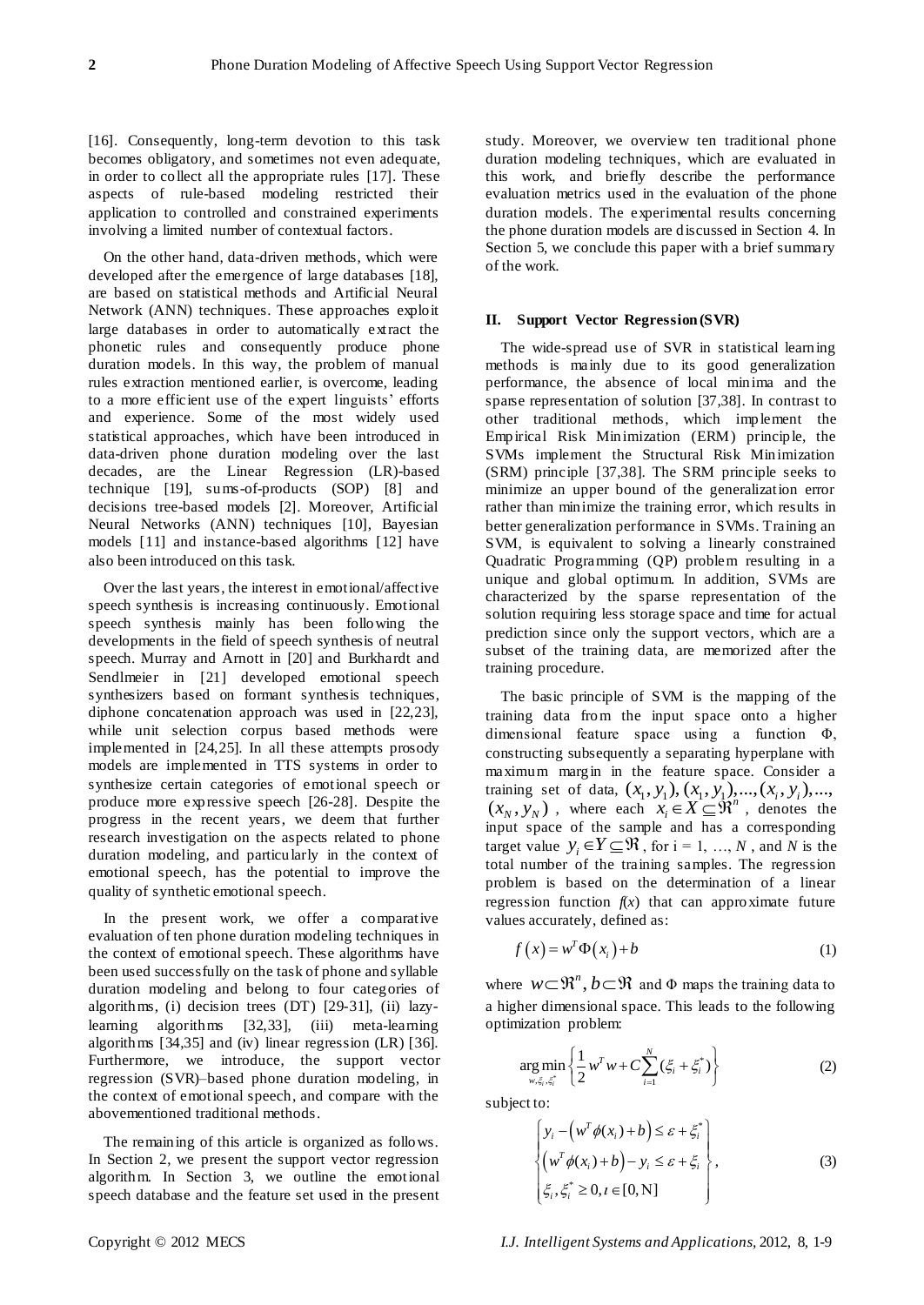where  $\varepsilon \ge 0$  is the maximum deviation allowed during training and  $C > 0$  is the penalty parameter for exceeding allowed deviation. The,  $\zeta_i, \zeta_i^*$  are the slack variables for exceeding the target value more or less than *ε*, respectively. The first term of Eq. (2) controls the function capacity and the second term is the empirical error.

Utilizing the method of Lagrange multipliers,  $\alpha_i, \alpha_i^*$ , a different strategy for finding the maximum or minimum of the function subject to constraints is used, the dual optimization problem is now defined as:

$$
\arg\min_{\varepsilon, a_i, a_i^*} \left\{ \frac{1}{2} \sum_{i,j} (a_i - a_i^*) (a_j - a_j^*) \langle x_i \cdot x_j \rangle \right\} \qquad (4)
$$

subject to:

$$
\begin{cases} \sum_{i} (a_i - a_i^*) = 0 \\ (a_i, a_i^*) \in [0, C] \end{cases} .
$$
 (5)

The main advantage of the dual optimization problem is the easy expandability to a non-linear mapping function. In this case the input data are mapped to a higher dimensionality space by a non-linear function Φ. Consequently the term  $\langle x_i \cdot x_j \rangle$  of Eq. 4 is replaced by the kernel function  $k(x_i, x_j)$ . Various kernel functions have been used successfully in non-linear SVR, such as the polynomial, radial basis function (RBF) or Gaussian functions. Unfortunately, the size of a SVR model depends on the number of the training samples. Thus, for large data sets, algorithm with low memory consumption is desired. The most widely used algorithm in this category is the Sequential Minimal Optimization (SMO) algorithm [29] applied in regression problems in [39]. A characteristic of the SMO algorithm is its ability to break the QP problems into a sequence of s maller possible QP problems, reducing the amount of memory required.

#### **III. Experimental Setup**

A Modern Greek database of emotional speech was used for the creation and the evaluation of the eleven phone duration models considered here. This database was purposely designed in support of research on speech synthesis. The database is linguistically and prosodically rich, containing speech of the four archetypal emotional categories [40]: anger, fear, joy and sadness, as well as neutral speech. In the following subsections the database along with the feature set used for building the phone duration models are introduced. Furthermore, the algorithms used for building the phone duration models

and the performance metrics, which were used in order to evaluate and compare the models, are described.

# **A**.**The Modern Greek emotional speech database**

The Modern Greek emotional speech database contains data for four archetypal emotion categories: anger, fear, joy and sadness along with the neutral category. The database was designed in such a way so as for each phone to have multiple instances in different positions (initial, medial, final) in various words in the database. This is a very important aspect of the database since the positional and contextual factors of a phone (place in syllable, word etc) play a very important role in the assessment of its duration [2,8,41,42]. The sentences and phrases in the database were extracted from passages, newspapers or designed by a linguist. The database consists of 62 utterances, which are pronounced several times with different emotional charge. The length of the utterances ranges from a single word, a phrase, short and long sentence or even a sequence of sentences of fluent speech, summing up to a total of 4150 words in 310 utterances throughout all the emotion categories. A phone inventory of 34 phones was used, with a total of 22045 instances consisting of 15667 voiced and 6378 unvoiced phone occurrences. Moreover, each vowel class included both stressed and unstressed cases of the corresponding vowel. In this point it should be pointed out that the context of all sentences is emotionally neutral, meaning that it did not convey any emotional charge through lexical, syntactic or semantic means.

A professional female actress, speaking Modern Greek, was employed for uttering all the sentences of the database. All the recordings of each specific emotional category were recorded in series, before proceeding with the other emotional categories. All recording sessions were held in the anechoic chamber of a professional studio so as to ensure the quality of the audio and noisefree conditions of the recordings. Speech was sampled at 44.1 kHz, and a resolution of 16 bit per speech sample. For the needs of our experiments we down-sampled all the recordings to sampling rate of 16 kHz.

# **B**.**Feature set**

A number of features which have been reported successful on the task of phone duration modeling were used in our experiments [2,4-8,12,17,19,41,43-50].

Since the input to a speech synthesis system is only text, the linguistic features composing the feature set were extracted only from text. In more specific, for each utterance 33 features were extracted per phone instance. In addition, the syntagmatic neighbors of some of these features, defined on the level of the respective feature, i.e. phone-level, syllable-level, word-level, were extracted from the utterances. The features composing the feature set are presented in Table 1. After including the aforementioned features along with their syntagmatic neighbors information as reported above (one or two previous and next instances on the level of the respective

Copyright © 2012 MECS *I.J. Intelligent Systems and Applications,* 2012, 8, 1-9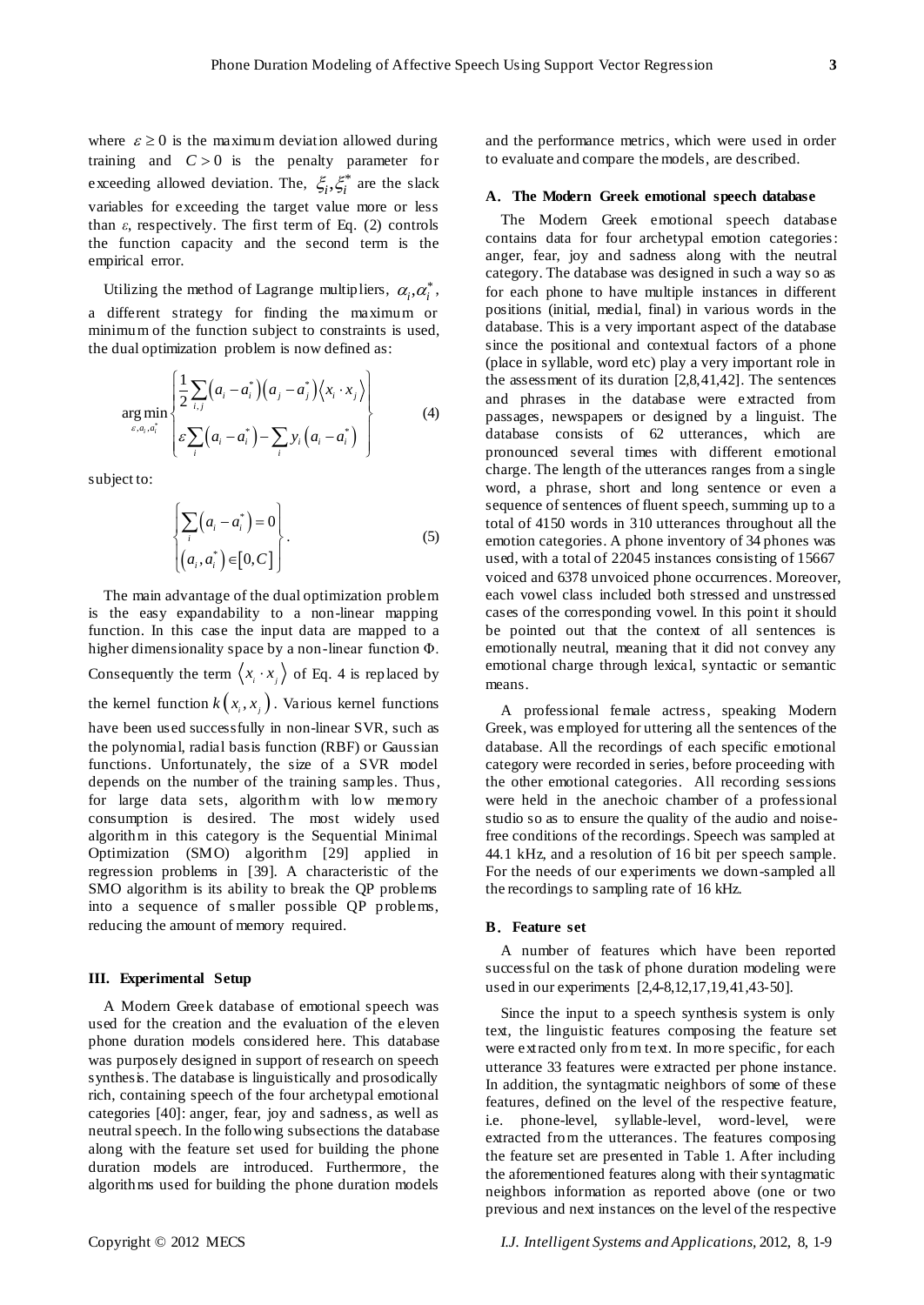feature, phone-level, syllable-level, word-level), the overall size of the feature set sums up to 93.

TABLE I. FEATURE SET USED FOR BUILDING THE PHONE DURATION MODELS

| <b>Feature set</b>                                                                                                                                                                                                                                            |  |  |  |  |  |  |
|---------------------------------------------------------------------------------------------------------------------------------------------------------------------------------------------------------------------------------------------------------------|--|--|--|--|--|--|
| eight phonetic features:                                                                                                                                                                                                                                      |  |  |  |  |  |  |
| the phone class (consonants/non-consonants), along with the information of the neighboring (two previous, two next)<br>instances.                                                                                                                             |  |  |  |  |  |  |
| the phone types (short vowels, long vowels, diphthongs, schwa, consonants), along with the information of the<br>neighboring (two previous, two next) instances.                                                                                              |  |  |  |  |  |  |
| the vowel height (high, middle, low), along with the information of the neighboring (two previous, two next) instances.                                                                                                                                       |  |  |  |  |  |  |
| the vowel frontness (front, central, back), along with the information of the neighboring (two previous, two next)<br>instances.                                                                                                                              |  |  |  |  |  |  |
| the lip rounding (rounded/unrounded), along with the information of the neighboring (two previous, two next) instances.                                                                                                                                       |  |  |  |  |  |  |
| the manner of production (plosive, fricative, affricate, liquids, nasal), along with the information of the neighboring (two<br>previous, two next) instances.                                                                                                |  |  |  |  |  |  |
| the place of articulation (labial, labio-dental, dental, alveolar, palatal, velar, glottal), along with the information of the<br>neighboring (two previous, two next) instances.                                                                             |  |  |  |  |  |  |
| the consonant voicing, along with the information of the neighboring (two previous, two next) instances.                                                                                                                                                      |  |  |  |  |  |  |
| three segment-level features:                                                                                                                                                                                                                                 |  |  |  |  |  |  |
| the phone name with the information of the neighboring instances (previous, next),                                                                                                                                                                            |  |  |  |  |  |  |
| the position of the phone in the syllable,                                                                                                                                                                                                                    |  |  |  |  |  |  |
| the onset-rhyme type (onset: if the specific phone is before the vowel in the syllable, rhyme: if the specific phone is the<br>vowel or it is after the vowel in the syllable),                                                                               |  |  |  |  |  |  |
| thirteen syllable-level features:                                                                                                                                                                                                                             |  |  |  |  |  |  |
| the position type of the syllable (single, initial, middle or final) in the word along with the information of the neighboring<br>instances (previous, next),                                                                                                 |  |  |  |  |  |  |
| the number of all the syllables in the utterance,                                                                                                                                                                                                             |  |  |  |  |  |  |
| the number of accented syllables and the number of stressed syllables since the last and to the next phrase break (i.e. the<br>break index tier of ToBI (Silverman et al., 1992) with values: $0, 1, 2, 3, 4$ ),                                              |  |  |  |  |  |  |
| syllable's onset-coda size (the number of phones before and after the vowel of the syllable) along with the information of<br>the previous and next instances,                                                                                                |  |  |  |  |  |  |
| the onset-coda type (if the consonant before and after the vowel in the syllable is voiced or unvoiced) along with the<br>information of the previous and next instances,                                                                                     |  |  |  |  |  |  |
| the position of the syllable in the word,                                                                                                                                                                                                                     |  |  |  |  |  |  |
| the onset-coda consonant type (the manner of production of the consonant before and after the vowel in the syllable),                                                                                                                                         |  |  |  |  |  |  |
| two word-level features:                                                                                                                                                                                                                                      |  |  |  |  |  |  |
| the part-of-speech (noun, verb, adjective, etc),                                                                                                                                                                                                              |  |  |  |  |  |  |
| the number of syllables in the word,                                                                                                                                                                                                                          |  |  |  |  |  |  |
| one phrase-level feature:                                                                                                                                                                                                                                     |  |  |  |  |  |  |
| the syllable break (the phrase break after the syllable) along with the information of the neighboring (two previous, two<br>next) instances. The syllable break feature is based on the break index tier $(0, 1, 2, 3, 4)$ of ToBI (Silverman et al., 1992), |  |  |  |  |  |  |
| six accentual features:                                                                                                                                                                                                                                       |  |  |  |  |  |  |
| the ToBI accents and boundary tones along with the information of the neighboring (previous, next) instances,                                                                                                                                                 |  |  |  |  |  |  |
| the last-next accent (the number of the syllables since the last and to the next accented syllable),                                                                                                                                                          |  |  |  |  |  |  |
| the stressed-unstressed syllable (if the syllable is stressed or not),                                                                                                                                                                                        |  |  |  |  |  |  |
| the accented-unaccented syllable (if the syllable is accented or not) with the information of the neighboring (two<br>previous, two next) instances.                                                                                                          |  |  |  |  |  |  |
|                                                                                                                                                                                                                                                               |  |  |  |  |  |  |

#### **C**.**Phone Duration Models**

Along with the SVR which were introduced and described in the previous section, ten different phone duration models belonging to four categories of machine learning algorithms (decision trees, linear regression, lazy-learning and meta-learning algorithms) are built and evaluated in this work. In the following, we briefly outline these algorithms:

i. Three decision trees were used. Two of them, namely the M5p model tree [31] and the M5pR regression tree [30], are based on the M5' algorithm [31]. The third algorithm is a regression tree -- the Reduced Error Pruning trees (REPTrees) [29].

ii. In the lazy-learning category, two different algorithms were implemented: the Instance based learning IBK [32] and the Locally Weighted Learning (LW L) algorithm [33]. The IBK uses the k-nearest neighbors algorithm (k-NN). The IBK algorithm, in order to locate the instance that is closer to the training instance, searches among the k nearest neighbors of the instance. Evaluating this method with different number of neighbors resulted in the adaptation of 12 neighbors ( $k = 12$ ), since it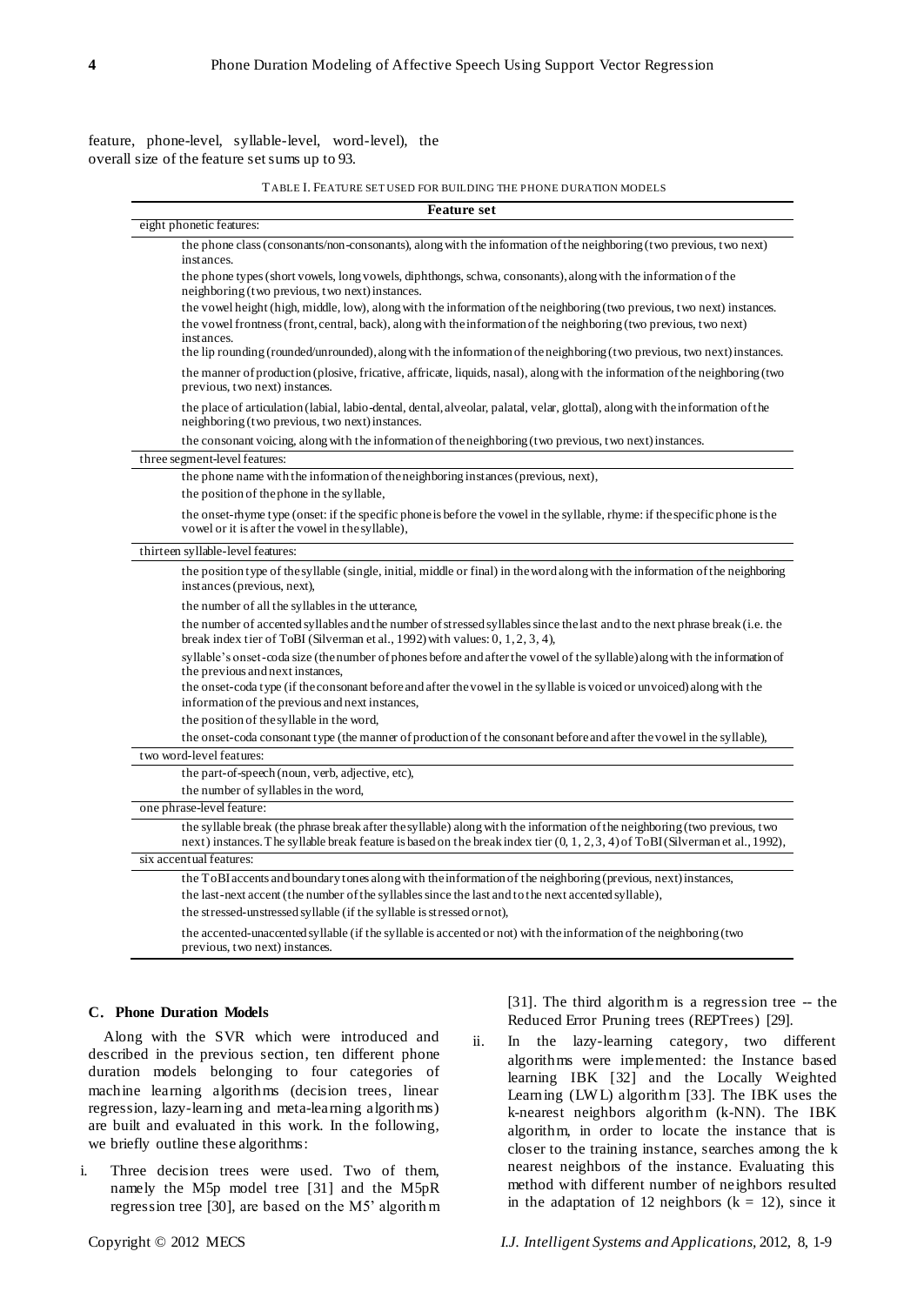gave the best results. The LW L assigns weights using an instance-based method. In this case, the kernel function which is used to calculate weights for the data points was the tricube kernel function, while REPTrees were used as classifiers.

- iii. Furthermore, two meta-learning algorithms were used, namely the Additive Regression (AR) [35] and the Bagging algorithm (BG) [34]. Both of these algorithms were implementing using two different regression trees (M5pR and REPTrees) as base classifiers. In the two cases of additive regression meta-learning algorithm the shrinkage parameter, ν, indicating the learning rate, was set equal to 0.5 and the number of the regression trees, rt-num, was set equal to 10 after grid search experiments ( $v = \{0.1,$ 0.3, 0.5, 0.7, 0.9}, rt-num =  $\{5, 10, 15, 20\}$  on a randomly selected subset of the training set, representing the 40% of the size of the full training set. In the two cases of the bagging algorithm, the number of the regression trees, rt-num, was set equal to 10 after some grid search experiments (rt-num= $\{5,$ 10, 15, 20}) on the randomly selected subset of the training set, mentioned earlier.
- iv. Moreover, in our experiments, the linear regression (LR) [36] algorithm was used. This algorithm is a classification and prediction algorithm that expresses the class variable as a linear combination of the features. The error estimation in LR algorithm is given by the Akaike Information Criterion (AIC) [51].
- v. Finally, for the SVR model, the radial basis function (RBF) was chosen as kernel function and *ε* and *C* parameters, where  $\varepsilon \ge 0$  and  $C > 0$ , were set equal to  $10^{-2}$  and 1.0 respectively, after a grid search  $(\varepsilon = \{10^{-1}, 10^{-2}, \ldots, 10^{-5}\}, C = \{0.05, 0.1, 0.3, 0.5, 0.7, \ldots\}$ 1.0, 10, 100}) on the randomly selected subset of the training dataset mentioned above.

the mean absolute error (MAE) and (ii) the root mean squared error (RMSE) between the predicted and the actual duration of each phone [8,10,45,46]. The RMSE is considered to be a metric more sensitive to outliers (large errors), weighing the heavily, due to the squaring of values [36]. This sensitivity of the RMSE makes it a more illustrative measurement concerning the outliers, e.g. the gross errors, in comparison to the MAE. Furthermore, the Correlation Coefficient (CC) was calculated. The CC measures the statistical correlation between the actual and the predicted values of the phone duration.

Finally, an experimental protocol based on 10-fold cross-validation was applied in all the experiments in order to exploit in the best way the available data.

## **IV. Experimental Results**

In Tables II, III and IV the performance evaluation results of the eleven phone duration models are presented. All values of the RMSE and MAE are in milliseconds. As can be seen throughout all the emotion categories, the phone duration models implemented with the support vector regression algorithm, SVR, outperformed all the other models. The second-best accuracy was observed for the M5p trees and the metalearning Additive Regression and Bagging algorithms using M5pR regression trees as base classifiers (AR.M5pR and BG.M5pR). In details, in terms of RMSE, the SVR outperformed the respective secondbest model, presenting a relative reduction of 9.2% compared to the M5p model for category Anger, 9% compared to AR.M5pR model in category Fear and 8% compared to M5p model in category Neutral. A smaller reduction was achieved in the other two emotion categories, presenting a relative reduction of 6.8% and 7.3% compared to the second-best model AR.M5pR in categories Joy and Sadness,respectively.

# **D**.**Performance metrics**

Two of the most commonly used figures of merit were used in order to evaluate the phone duration modes: (i)

|            | Anger | Fear | Joy  | <b>Neutral</b> | <b>Sadness</b> |
|------------|-------|------|------|----------------|----------------|
| <b>SVR</b> | 19.7  | 18.3 | 17.7 | 24.1           | 19.1           |
| AR.M5pR    | 22.1  | 20.1 | 19.0 | 26.3           | 20.6           |
| AR.R.Tr.   | 23.8  | 21.3 | 20.8 | 26.7           | 22.1           |
| BG.M5pR    | 23.3  | 20.9 | 20.4 | 26.7           | 21.4           |
| BG.R.Tr.   | 28.2  | 22.5 | 22.8 | 27.6           | 24.3           |
| IB12       | 24.7  | 21.8 | 22.2 | 27.5           | 20.6           |
| LWL        | 28.6  | 24.4 | 23.4 | 28.9           | 25.7           |
| LR         | 22.8  | 22.0 | 19.8 | 26.4           | 20.8           |
| M5p        | 21.7  | 20.2 | 19.5 | 26.2           | 20.9           |
| M5pR       | 24.1  | 21.6 | 21.6 | 27.2           | 22.1           |
| $R$ . Tr.  | 30.3  | 24.3 | 24.5 | 29.4           | 26.6           |

**Table II. RMSE values in milliseconds of the eleven PDMs for the different categories of emotional speech**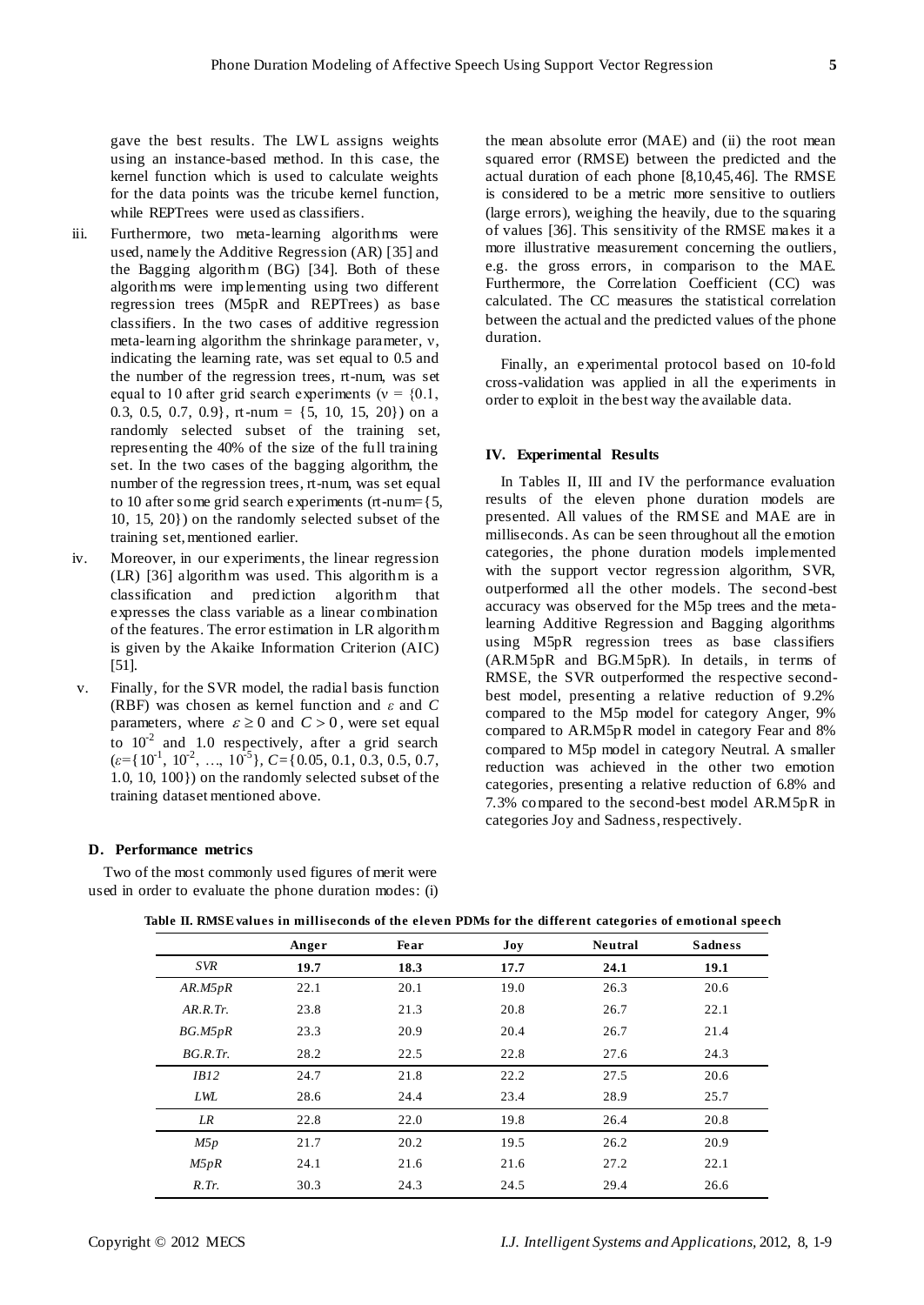| <b>Sadness</b> |
|----------------|
|                |
| 14.6           |
| 15.6           |
| 16.8           |
| 16.2           |
| 18.1           |
| 15.6           |
| 19.0           |
| 16.1           |
| 16.0           |
| 16.8           |
| 20.0           |
|                |

**Table III. MAE values in milliseconds of the eleven PDMs for the different categories o f emotional speech**

**Table IV. CC values of the eleven PDMs for the different categories of emotion al speech**

|              | Anger | Fear | $\bf{Joy}$ | <b>Neutral</b> | <b>Sadness</b> |
|--------------|-------|------|------------|----------------|----------------|
| <b>SVR</b>   | 0.86  | 0.77 | 0.81       | 0.73           | 0.79           |
| AR.M5pR      | 0.83  | 0.72 | 0.78       | 0.66           | 0.75           |
| AR.R.Tr.     | 0.79  | 0.67 | 0.73       | 0.65           | 0.70           |
| BG.M5pR      | 0.81  | 0.70 | 0.75       | 0.66           | 0.73           |
| BG.R.Tr.     | 0.70  | 0.62 | 0.66       | 0.62           | 0.63           |
| IB12         | 0.78  | 0.66 | 0.69       | 0.63           | 0.75           |
| LWL          | 0.70  | 0.55 | 0.65       | 0.59           | 0.59           |
| LR           | 0.81  | 0.66 | 0.76       | 0.66           | 0.74           |
| M5p          | 0.83  | 0.72 | 0.77       | 0.67           | 0.74           |
| M5pR         | 0.79  | 0.66 | 0.70       | 0.63           | 0.70           |
| $R$ . $Tr$ . | 0.65  | 0.55 | 0.60       | 0.57           | 0.54           |

Regarding the MAE and CC, reduction was achieved in all emotion categories. In terms of MAE, the SVR outperformed the respective second-best model, presenting a relative reduction of 10.6% , when compared to the M5p model in category Anger, 8.2% compared to the AR.M5pR model in category Fear, and 9.9% compared to the M5p model in category Neutral. A slightly smaller reduction was achieved in the other two emotion categories, presenting a relative reduction of 5.7% and 6.4% compared to the second-best model AR.M5pR in categories Joy and Sadness, respectively. Finally concerning CC, the SVR model outperformed the respective second-best model, presenting a relative increase of 6.9% compared to the AR.M5pR model in category Fear and 9% compared to the M5p model in category Neutral. A s maller increase was observed in the other three emotion categories, presenting a relative increase of 3.6% compared to the M5p model in category Anger, 3.5% and 5.3% compared to the second-best model, AR.M5pR, in categories Joy and Sadness, respectively.

The overall second-best accuracy of phone duration modeling was observed for the M5p trees and the metalearning, Additive Regression and Bagging, algorithms using M5pR regression trees as base classifiers (AR.M5pR and BG.M5pR). Furthermore, even though the simple LR model showed higher error rates in respect to the above-mentioned models, it still performed close to the M5pR regression trees. Concerning the two local learning algorithms, it should be pointed out that the models implemented with IB12 rather than the LWL managed to achieve a higher performance in all emotion categories. Finally, REPTrees (R.Tr.) demonstrated the lowest accuracy among all evaluated methods, both as a single model, and as a base classifier for the cases of AR and BG algorithms (AR.R.Tr., BG.R.Tr.).

As reported earlier, the SVR model outperformed all the other models throughout all the categories of emotional speech. This advantage of SVR over all the other algorithms evaluated in this work can be explained by the ability of SVMs to cope better with high-dimensional feature space [37,38]. Due to the curse of dimensionality, the other machine learning techniques are unable to build robust models from the available training data.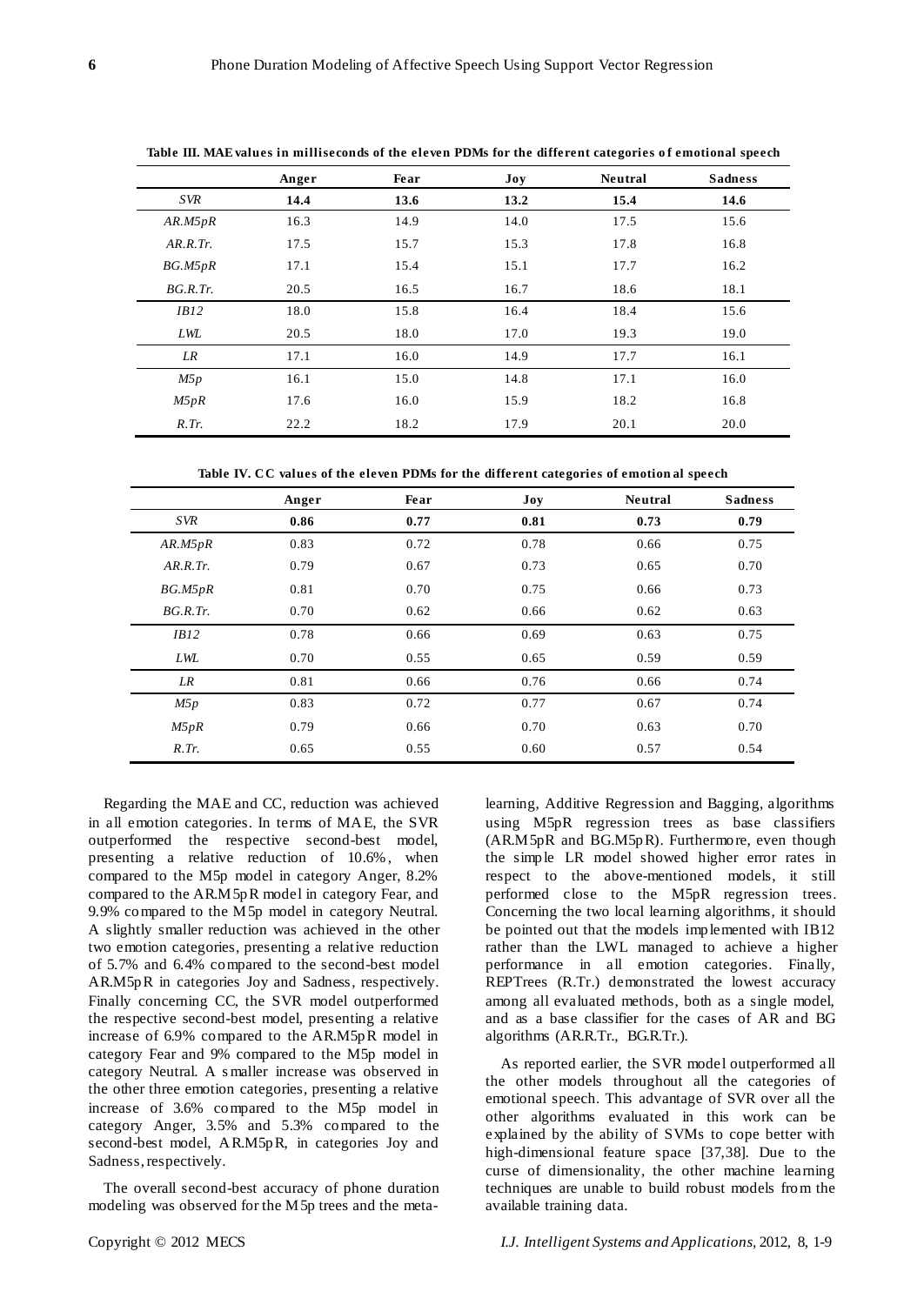## **V. Conclusions**

In this work, we investigated of the applicability of ten phone duration modeling algorithms (among which are model and regression trees, linear regression, lazy learning and meta-learning based methods) in the context of emotional speech. In addition, the support vector regression algorithm, which to the extent of our knowledge has not been used so far for phone duration modeling in the context of emotional speech was introduced and evaluated. All experiments were performed on a Greek database of emotional speech, which consists of five archetypal emotion categories: anger, fear, joy, neutral and sadness. The results showed that all the machine learning algorithms managed to build robust phone duration models; however, the support vector regression model presented by far the best accuracy. It achieved a relative reduction ranging from 6.8% to 9.2%, in terms of RMSE, over all the emotion categories compared to the second-best model.

## **References**

- [1] Dutoit T.. An Introduction to Text-To-Speech Synthesis [B]. Dordrecht: Kluwer Academic Publishers. 1997.
- [2] Möbius B, Santen P H J. Modeling Segmental duration in German Text-to-Speech Synthesis [C]. Proceedings of ICSLP'96, Philadelphia, USA, 1996, 2395–2398.
- [3] Barbosa P A, Bailly G.. Characterisation of rhythmic patterns for text-to-speech synthesis [J]. Speech Communication, 1994, 15: 127–137.
- [4] Bell A, Jurafsky D, Fosler-Lussier E, Girand C, Gregory M, Gildea D. Effects of disfluencies, predictability, and utterance position on word form variation in English conversation [J]. Journal of the Acoustical Society of America, 2003, 113(2): 1001–1024.
- [5] Crystal T H, House A S. Segmental durations in connected-speech signals: Current results [J]. Journal of the Acoustical Society of America, 1988, 83(4): 1553–1573.
- [6] Gregory M, Bell A, Jurafsky D, Raymond W. Frequency and predictability effects on the duration of content words in conversation [J]. Journal of the Acoustical Society of America, 2001, 110(5): 27–38.
- [7] Riley M. Tree -based modelling for speech synthesis [B]. In G. Bailly, C. Benoit, and T.R. Sawallis (Eds.), Talking Machines: Theories, Models and Designs. Amsterdam, Netherlands: Elsevier, 1992, 265–273.
- [8] van Santen J P H. Contextual effects on vowel durations [J]. Speech Communication, 1992, 11: 513–546.
- [9] Klatt D H. Synthesis by rule of segmental durations in English sentences [B]. In B. Lindlom,

and S. Ohman (Eds.), Frontiers of Speech Communication Research. New York: Academic Press, 1979, 287–300.

- [10] Chen S H, Hwang S H. Wang Y R. An RNNbased prosodic information synthesizer for Mandarin text-to-speech [J]. IEEE Trans. on Speech and Audio Processing, 1998, 6(3): 226– 239.
- [11] Chien J T, Huang C H. Bayesian Learning of Speech Duration Models [J]. IEEE Trans. on Speech and Audio Processing, 2003, 11(6): 558– 567.
- [12] Lazaridis A, Zervas P, Kokkinakis G. Segmental Duration Modeling for Greek Speech Synthesis [C]. In Proceedings of ICTAI'07, Patras, Greece, 2007, 518–521.
- [13] Carlson R, Granstrom B. A search for durational rules in real speech database [J]. Phonetica, 1988, 43: 140-154.
- [14] Bartkova K, Sorin C. A model of segmental duration for speech synthesis in French [J]. Speech Communication, 1987, 6: 245–260.
- [15] Epitropakis G, Tambakas D, Fakotakis N, Kokkinakis G. Duration modelling for the Greek language [C]. In Proceedings of EUROSPEECH'93, Berlin, Germany, 1993, 1995– 1998.
- [16] Rao [K](http://www.informatik.uni-trier.de/~ley/db/indices/a-tree/r/Rao:K=_Sreenivasa.html) S, Yegnanarayana B. Modeling durations of syllables using neural networks [J]. Computer Speech & Language, 2007, 21(2): 282–295.
- [17] Klatt D H. Review of text-to-speech conversion for English [J]. Journal of the Acoustical Society of America, 1987, 82(3): 737–793.
- [18] Kominek J, Black A W. CMU ARCTIC databases for speech synthesis [R]. CMU-LTI-03-177, Language Technologies Institute, School of Computer Science, Carnegie Mellon University, 2003.
- [19] Takeda K, Sagisaka Y, Kuwabara H. On sentencelevel factors governing segmental duration in Japanese [J]. Journal of Acoustic Society of America, 1989, 86(6): 2081–2087.
- [20] Murray I R, Arnott J L. Implementation and testing of a system for producing emotion-by-rule in synthetic speech [J]. Speech Communication, 1995, 16: 369–390.
- [21] Burkhardt F,. Sendlmeier W F. Verification of Acoustical Correlates of Emotional Speech using Formant-Synthesis [C]. Proceedings of the ISCA Workshop on Speech & Emotion, Northern Ireland, 2000, 151–156.
- [22] Heuft B, Portele T, Rauth M. Emotions in Time Domain Synthesis [C]. Proceedings of ICSLP'96, Philadelphia, USA, 1996, 1974–1977.
- [23] Rank E, Pirker H. Generating Emotional Speech with a Concatenative Synthesizer [C]. Proceedings of ICSLP'98, Sydney, Australia, 1998, 671–674.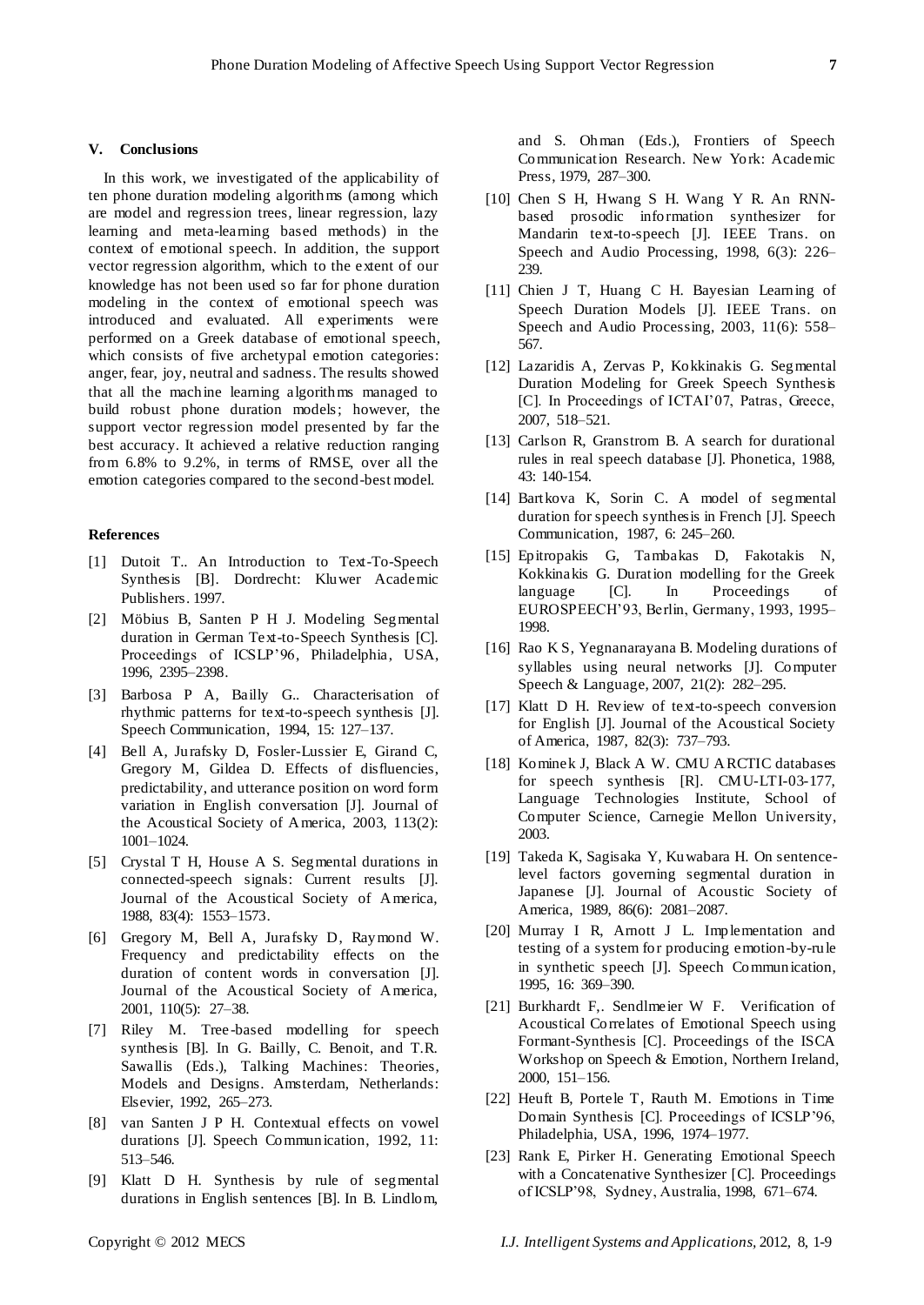- [24] Black A. Unit Selection and Emotional Speech [C]. Proceedings of EUROSPEECH'03, Geneva, Switzerland, 2003, 1649–1652.
- [25] Iida A, Campbell N, Iga S, Higuchi F, Yasumura M. A Speech Synthesis System for Assisting Communication [C]. Proceedings of the ISCA Workshop on Speech & Emotion, Northern Ireland, 2000, 167–172.
- [26] Inanoglu Z, Young S. Data-driven emotion conversion in spoken English [J]. Speech Communication, 2009, 51: 268–283.
- [27] Jiang D N, Zhang W, Shen L, Cai L H. Prosody Analysis and Modeling for Emotional Speech Synthesis [C]. Proceedings of ICASSP'05, Philadelphia, USA, 2005, 281–284.
- [28] Tesser F, Cosi P, Drioli C, Tisato G. Emotional Festival-Mbrola TTS Synthesis [C]. Proceedings of INTERSPEECH'05, Lisboa, Portugal, 2005, 505–508.
- [29] Kääriäinen M, Malinen T. Selective Rademacher Penalization and Reduced Error Pruning of Decision Trees [J]. Journal of Machine Learning Research, 2004, 5: 1107–1126.
- [30] Quinlan R J. Learning with continuous classes [C]. Proceedings of the 5th Australian Joint Conference on Artificial Intelligence, Hobart, Tasmania, 1992, 343–348.
- [31] Wang Y, Witten I H. Induction of model trees for predicting continuous classes [C]. Proceedings of the 9th European Conference. on Machine Learning, University of Economics, Faculty of Informatics and Statistics, Prague, Czech, 1997, 128–137.
- [32] Aha D, Kibler D, Albert M. Instance-based learning algorithms [J]. Journal of Machine Learning, 1991, 6: 37–66.
- [33] Atkeson C G, Moorey A W, Schaal S. Locally Weighted Learning [J]. Artificial Intelligence Review, 1996, 11: 11–73.
- [34] Breiman L. Bagging Predictors [J]. Journal of Machine Learning, 1996, 24(2): 123–140.
- [35] Friedman J H. Stochastic gradient boosting [J]. Computational Statistics and Data Analysis, 2002, 38(4): 367–378.
- [36] Witten H I, Frank E. Data Mining: Practical Machine Learning Tools and Techniques [B], second ed. San Francisco: Morgan Kaufmann Publishing, 2005.
- [37] Vapnik V. The Nature of Statistical Learning Theory [B]. Springer, New York, 1995.
- [38] Vapnik V. Statistical Learning Theory [B]. Wiley, New York, 1998.
- [39] Scholkopf B, Smola A J. [Learning with Kernels](http://www.learning-with-kernels.org/) [R]. MIT Press, Cambridge, 2002
- [40] Oatley K, Johnson-Laird P. The communicative theory of emotions [B]. In J. Jenkins, K. Oatley,

and N. Stein (Eds), Human Emotions: A Readr. Oxford: Blackwell, 1998, 84–87.

- [41] Febrer A, Padrell J, Bonafonte A. Modeling Phone Duration: Application to Catalan TTS [C]. Workshop of Speech Synthesis, Australia, 1998, 43–46.
- [42] Krishna N S, Talukdar P P, Bali K, Ramakrishnan A G. Duration Modeling for Hindi Text-to-Speech Synthesis System [C]. Proceedings of ICSLP'04, Jeju Island, Korea, 2004, 789–792.
- [43] Chung H. Duration models and the perceptual evaluation of spoken Korean [C]. Proceedings of Speech Prosody, France, 2002, 219–222.
- [44] Iwahashi N, Sagisaka Y. Statistical modeling of speech segment duration by constrained tree regression [J]. IEICE Trans. Inform. Systems, 2000, E83-D(7):1550–1559.
- [45] Goubanova O, King S. Bayesian network for phone duration prediction [J]. Speech Communication, 2008, 50: 301–311.
- [46] Yamagishi J, Kawai H, Kobayashi T. Phone duration modeling using gradient tree boosting [J]. Speech Communication, 2008, 50(5): 405–415.
- [47] Krishna N S, Murthy H A. Duration modeling of Indian languages Hindi and Telugu [C]. Proceedings of the 5th ISCA Speech Synthesis Workshop, Pittsburgh, USA, 2004, 197–202.
- [48] Lee S, Oh Y H. CART-based modelling of Korean segmental duration [C]. Proceedings of the Oriental COCOSDA'99, Taipei, Taiwan, 1999, 109–112.
- [49] Teixeira, J P, Freitas D. Segmental durations predicted with a neural network [C]. Proceedings of EUROSPEECH'03, Geneva, Switzerland, September, 2003, 169–172.
- [50] van Santen J P H. Assignment of segmental duration in text-to-speech synthesis [J]. Computer Speech & Language, 1994, 8(2), 95-128.
- [51] Akaike H. A new look at the statistical model identification [J]. IEEE Trans. on Automatic Control, 1974, 19: 716-723.



**Alexandros Lazaridis** was born in Thessaloniki, in 1981. He graduated in September of 2005 from the Department of Electrical & Computer Engineering at Aristotle University of Thessaloniki, in Greece. He received his PhD at the Department of Electrical and

Computer Engineering at the University of Patras, in February of 2011. Currently he is post-doctoral researcher at the University of Patras and non-tenured Lecturer at the University of Western Macedonia and non-tenured Assistant Professor at the Technological Educational Institute of Serres. He is author and coauthor in more than 20 papers. His fields of research